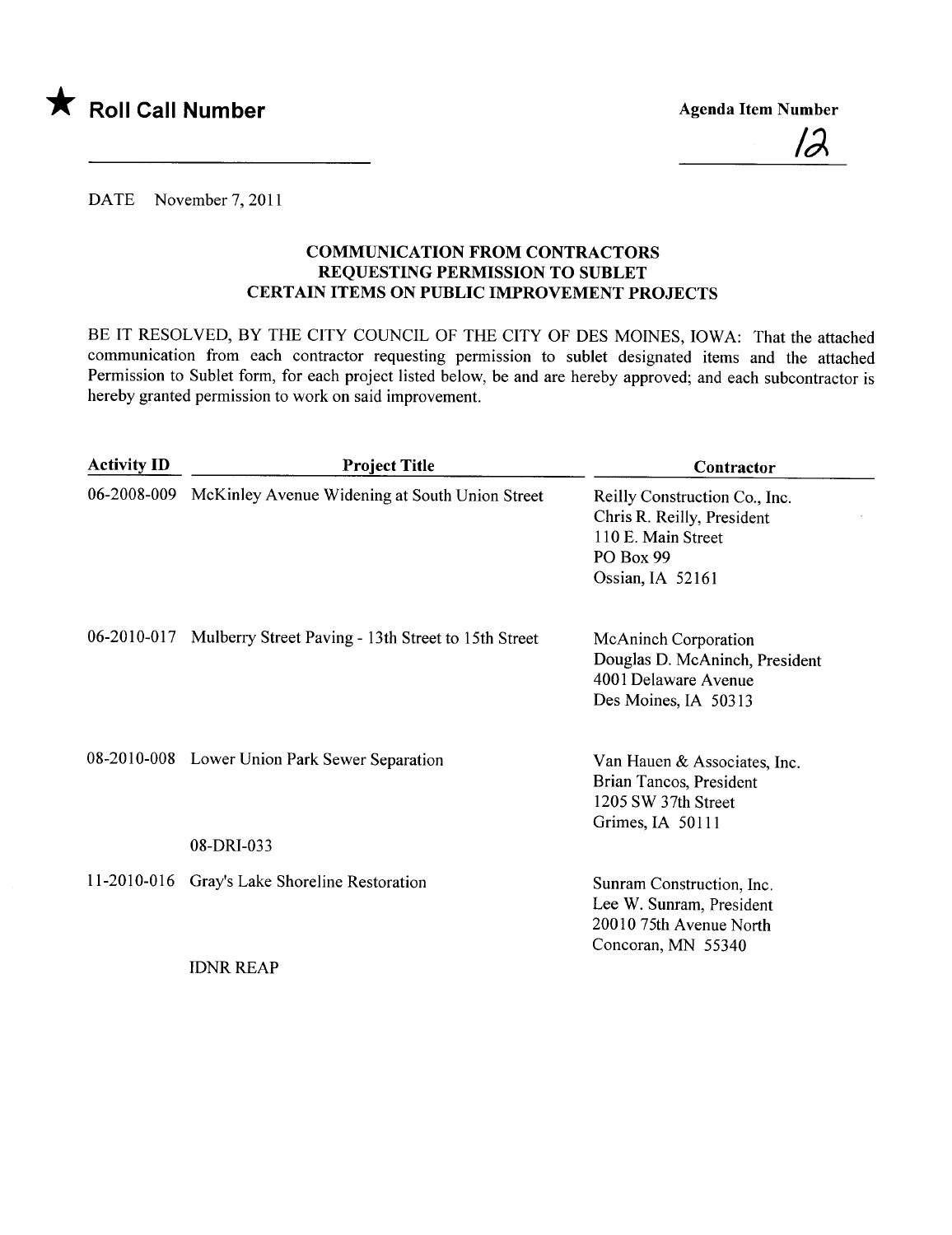

### Agenda Item Number



DATE November 7, 2011

Moved by to adopt.

FORM APPROVED:

 $J_{ij}$  ,  $J_{ij}$ Wittlen Vinly

Kathleen Vanderpool Deputy City Attorney



| <b>COUNCIL ACTION</b> | <b>YEAS</b> | <b>NAYS</b> | <b>PASS</b> | <b>ABSENT</b> |
|-----------------------|-------------|-------------|-------------|---------------|
| <b>COWNIE</b>         |             |             |             |               |
| <b>COLEMAN</b>        |             |             |             |               |
| <b>GRIESS</b>         |             |             |             |               |
| <b>HENSLEY</b>        |             |             |             |               |
| <b>MAHAFFEY</b>       |             |             |             |               |
| <b>MEYER</b>          |             |             |             |               |
| <b>MOORE</b>          |             |             |             |               |
| <b>TOTAL</b>          |             |             |             |               |

MOTION CARRIED APPROVED

I, Diane Rauh, City Clerk of said City Council, hereby certify that at a meeting of the City Council, held on the above date, among other proceedings the above was adopted.

IN WITNESS WHEREOF, I have hereunto set my hand and affixed my seal the day and year first above written.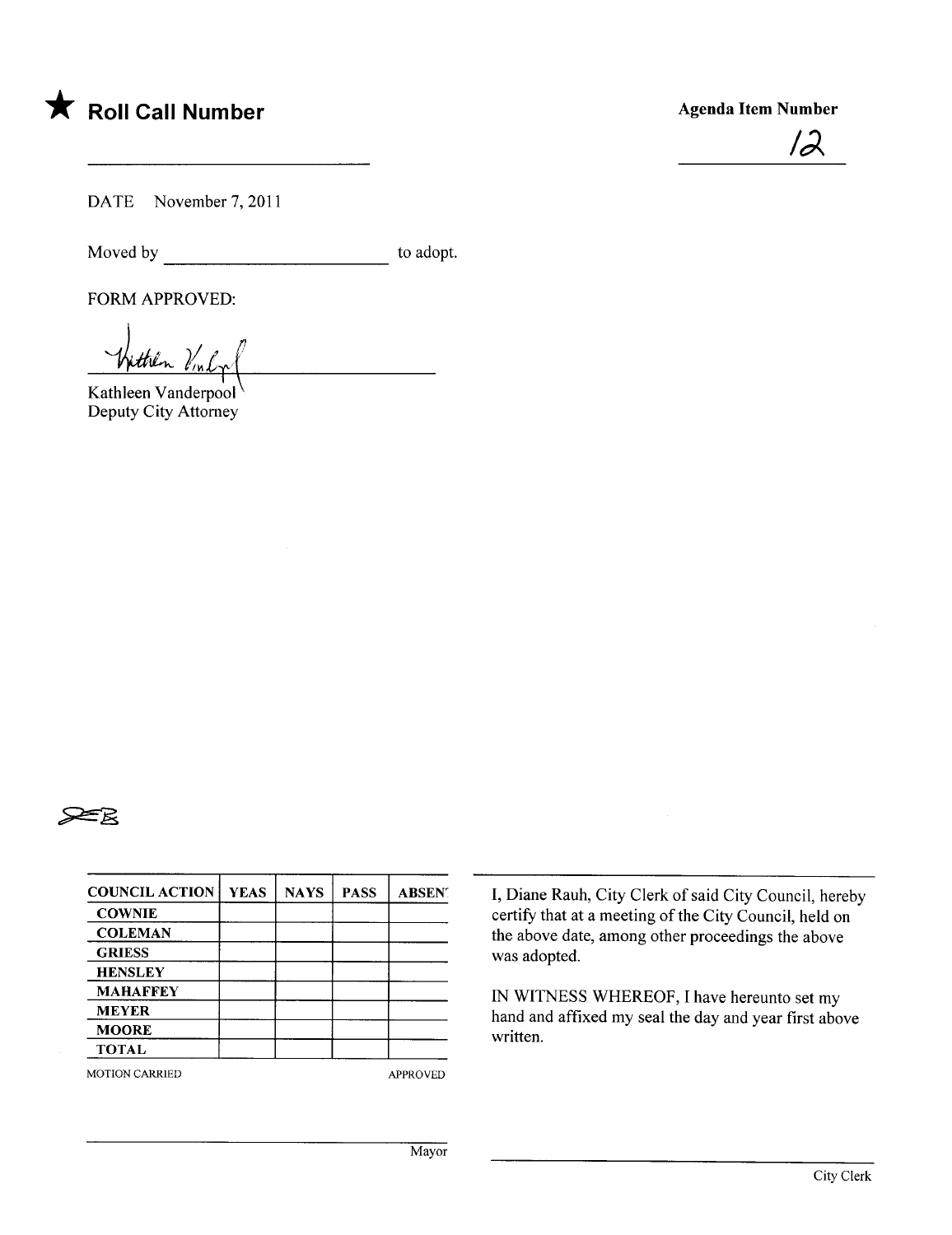$\sim$ 

Activity ID Date

06-2008-009 10/24/2011

## PERMISSION TO SUBLET

| Project                                                                            | McKinley Avenue Widening at South Union Street |                                                                                                                                       |  |                                |                                                    |                                                      |  |  |
|------------------------------------------------------------------------------------|------------------------------------------------|---------------------------------------------------------------------------------------------------------------------------------------|--|--------------------------------|----------------------------------------------------|------------------------------------------------------|--|--|
| Contractor<br><b>Federal Tax ID</b>                                                | Reilly Construction Co., Inc.                  |                                                                                                                                       |  |                                |                                                    |                                                      |  |  |
|                                                                                    | 42-0818173                                     | 14609<br><b>Contract No.</b>                                                                                                          |  | 2<br><b>Sublet Request No.</b> |                                                    |                                                      |  |  |
| <b>ITEM TO BE SUBLET</b>                                                           |                                                | <b>ORGANIZATION</b><br><b>TO PERFORM</b><br><b>WORK</b>                                                                               |  | DBE<br>Y/N                     | <b>COST OF</b><br><b>SPECIALTY</b><br><b>ITEMS</b> | <b>TOTAL COST</b><br><b>OF WORK</b><br><b>SUBLET</b> |  |  |
| PCC Paving, Work is being<br>accomplished as a subcontractor to<br>Grimes Asphalt. |                                                | Alliance Construction Group,<br>LLC-<br>3100 SE Enterprise Drive<br>Grimes, IA 50111<br>$(515)$ 867-5638<br>Federal Tax ID 27-1495672 |  | No                             |                                                    |                                                      |  |  |

 $\bar{z}$ 

Capy 12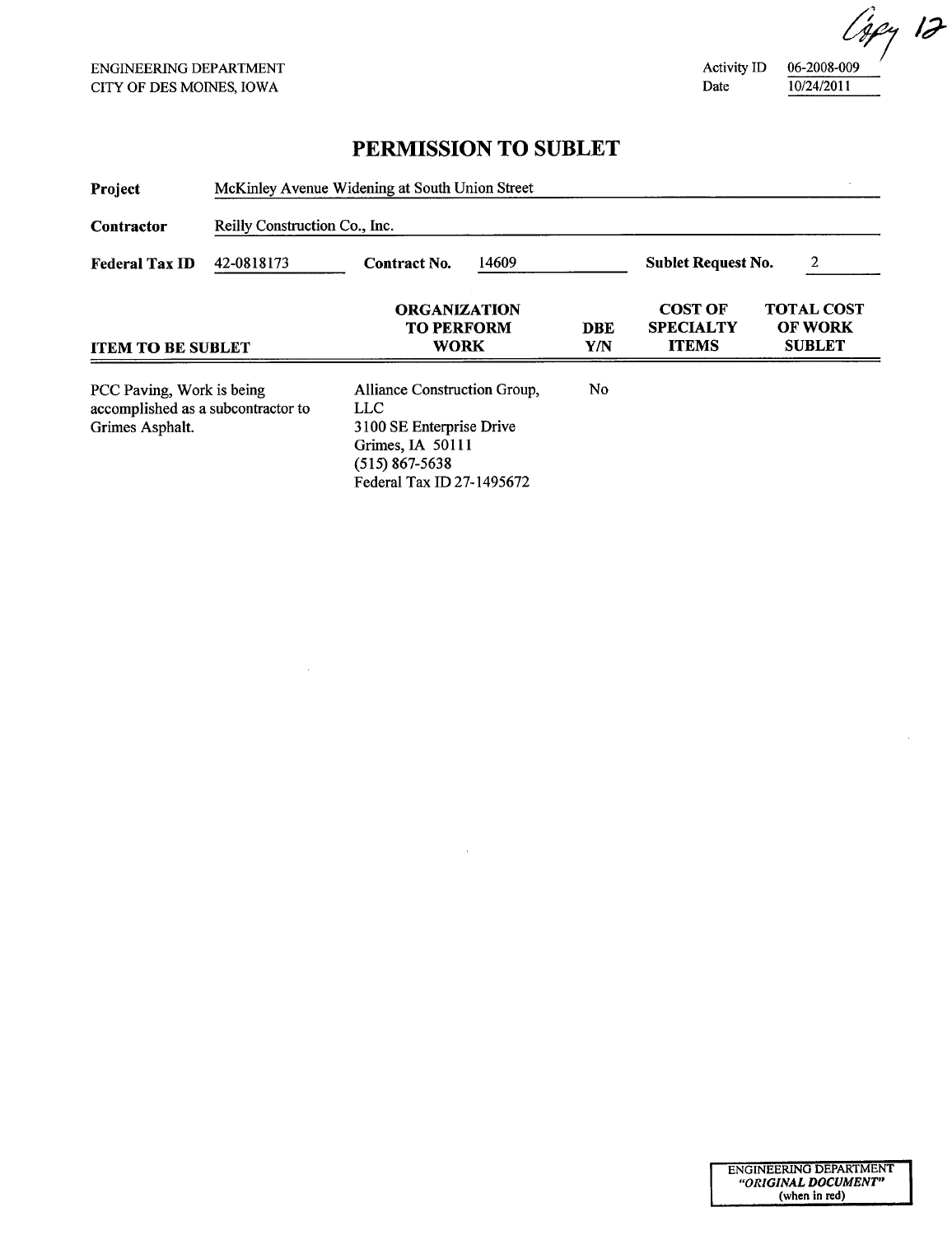|                                                  | Previous<br>Request | This<br>Request | Total<br>To Date |     |
|--------------------------------------------------|---------------------|-----------------|------------------|-----|
| Cost of Items Sublet                             | \$737,540.07        | \$0.00          | \$737,540.07     | (a) |
| Cost of Specialty Items Sublet                   |                     |                 | \$0.00           | (b) |
| Cost of Sublet Items Less Speciality Items       |                     |                 | \$737,540.07     | (c) |
| <b>Contract Amount</b>                           |                     |                 | \$1,107,288.20   | (d) |
| Contract Amount Less Total Specialty Items (d-b) |                     |                 | \$1,107,288.20   | (e) |
| Percentage of Contract Sublet to Date (c/e)      |                     |                 | 57.30%           |     |

The prime contractor's request for Permission to Sublet the above items of work is approved with the understading that the prime contractor shall be held responsible for the subcontractors' full compliance of all terms of the contract.

Attachment: Contractor's Letter Requesting Subletting

Form Routing: Project Engr. - City Engr. - Engr. Admin. - City Clerk/City Manager - Engr. Admin. - Distribution

Form Distribution Original - Project File Copy - Project Engineer Copy - Prime Contractor

Roll Call No. Date

 $\hat{a} = \hat{a}$  $\frac{1}{\sqrt{2}}$  $\epsilon_{\rm c}$  and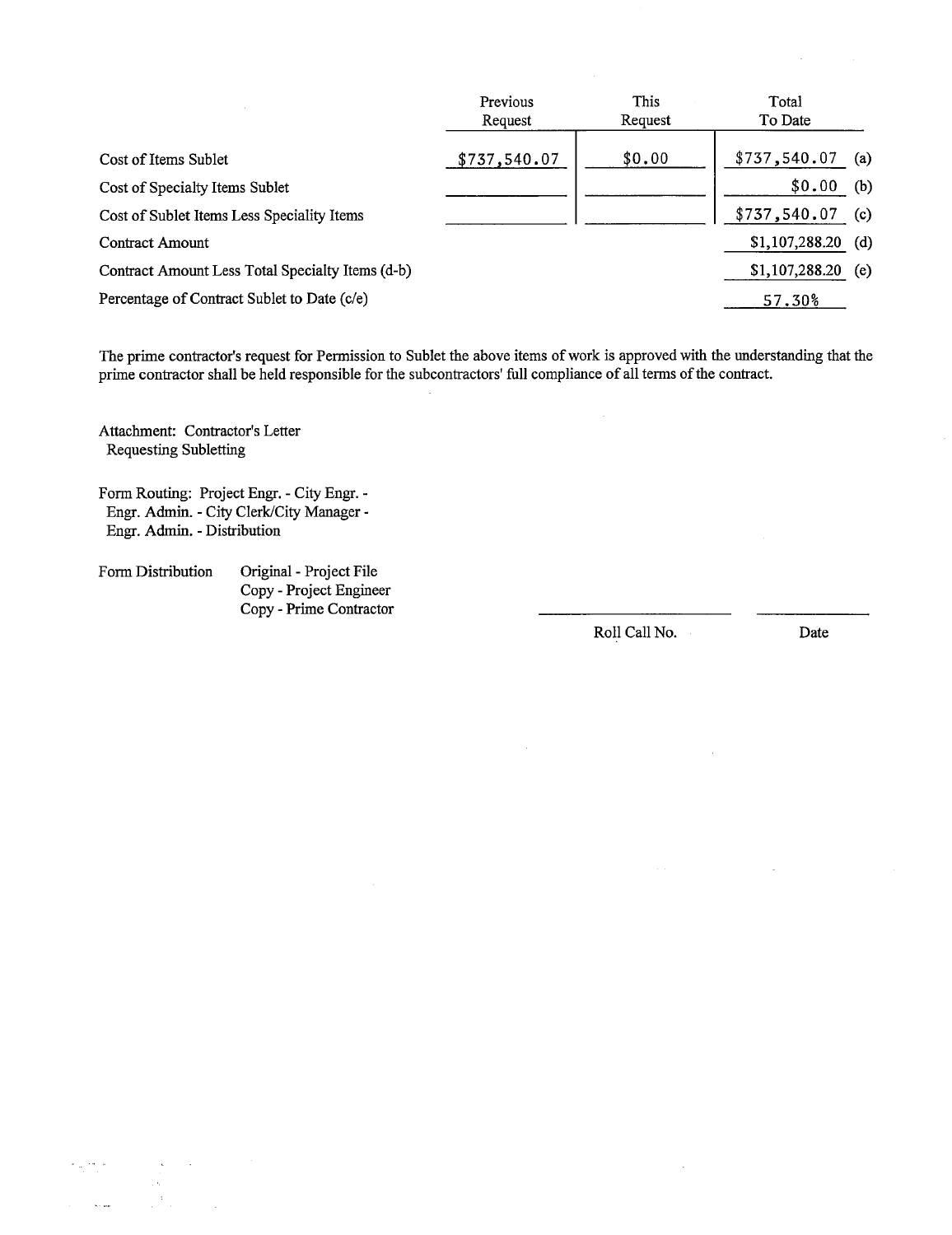Activity ID Date

 $06-2010-017$ 10/24/2011

**"GINEERING DEPARTMENT"**<br>"ORI**GINAL DOCUMENT"** (when in red)

 $2412$ 

# PERMISSION TO SUBLET

| Project                                                                            |                             | Mulberry Street Paving - 13th Street to 15th Street                                                                                  |  |                           |                                                    |                                                      |  |  |
|------------------------------------------------------------------------------------|-----------------------------|--------------------------------------------------------------------------------------------------------------------------------------|--|---------------------------|----------------------------------------------------|------------------------------------------------------|--|--|
| Contractor                                                                         | <b>McAninch Corporation</b> |                                                                                                                                      |  |                           |                                                    |                                                      |  |  |
| <b>Federal Tax ID</b>                                                              | 483454569                   | 14610<br><b>Contract No.</b>                                                                                                         |  | <b>Sublet Request No.</b> | 2                                                  |                                                      |  |  |
| <b>ITEM TO BE SUBLET</b>                                                           |                             | <b>ORGANIZATION</b><br><b>TO PERFORM</b><br><b>WORK</b>                                                                              |  | <b>DBE</b><br>Y/N         | <b>COST OF</b><br><b>SPECIALTY</b><br><b>ITEMS</b> | <b>TOTAL COST</b><br><b>OF WORK</b><br><b>SUBLET</b> |  |  |
| PCC Paving, Work is being<br>accomplished as a subcontractor to<br>Grimes Asphalt. |                             | Alliance Construction Group,<br>LLC<br>3100 SE Enterprise Drive<br>Grimes, IA 50111<br>$(515)$ 867-5638<br>Federal Tax ID 27-1495672 |  | No                        |                                                    | $\ddotsc$                                            |  |  |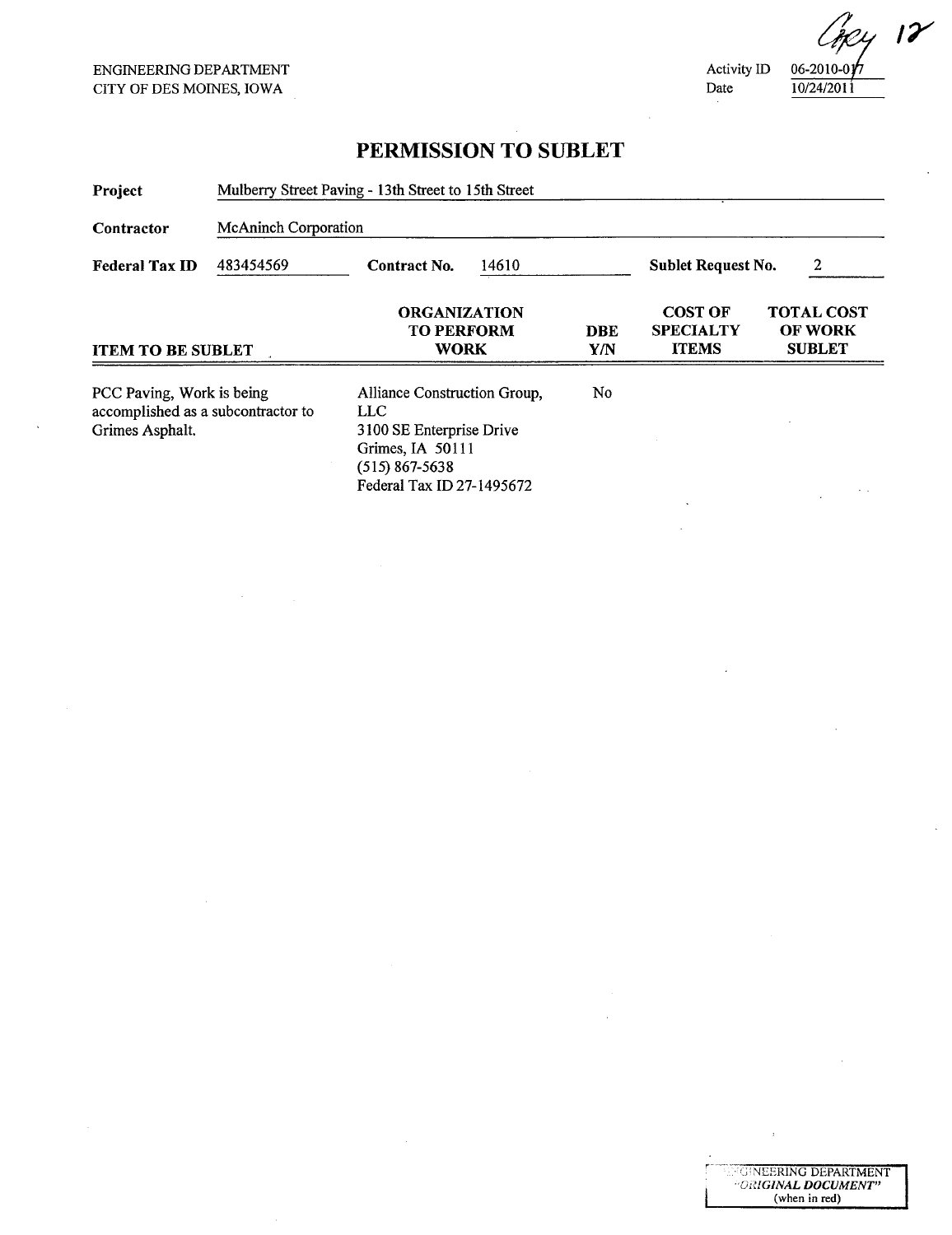|                                                  | Previous<br>Request | <b>This</b><br>Request | Total<br>To Date ' |     |
|--------------------------------------------------|---------------------|------------------------|--------------------|-----|
| Cost of Items Sublet                             | \$554,784.29        | \$0.00                 | \$554,784.29       | (a) |
| Cost of Specialty Items Sublet                   | \$97,747.00         | \$0.00                 | \$97,747.00        | (b) |
| Cost of Sublet Items Less Speciality Items       | \$457,037.29        | \$0.00                 | \$457,037.29       | (c) |
| Contract Amount                                  |                     |                        | \$3,197,100.00     | (d) |
| Contract Amount Less Total Specialty Items (d-b) |                     |                        | \$3,099,353.00     | (e) |
| Percentage of Contract Sublet to Date (c/e)      |                     |                        | $15\%$             |     |

The prime contractor's request for Permission to Sublet the above items of work is approved with the understanding that the prime contractor shall be held responsible for the subcontractors' full compliance of all terms of the contract.

Attachment: Contractor's Letter Requesting Subletting

Form Routing: Project Engr. - City Engr.- Engr. Admin. - City Clerk/City Manager - Engr. Admin. - Distribution

Form Distribution Original- Project File Copy - Project Engineer Copy - Prime Contractor  $\ddot{\phantom{a}}$ 

Roll Call No. Date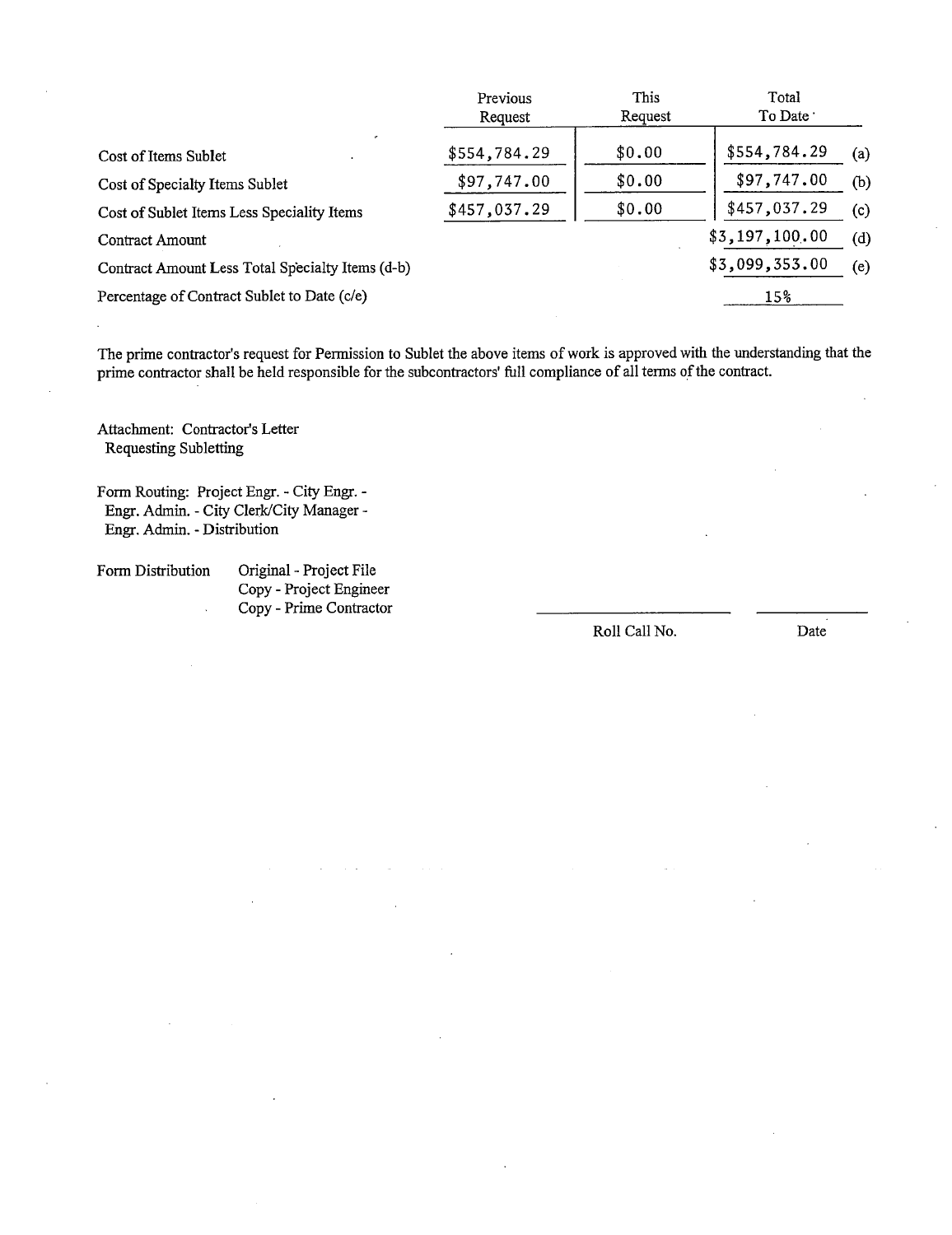Activity ID Date

08-2010-008 10/26/2011

## PERMISSION TO SUBLET

| Project                                                                           | Lower Union Park Sewer Separation |                                                                                                                                                         |       |            |                                                    |                                               |
|-----------------------------------------------------------------------------------|-----------------------------------|---------------------------------------------------------------------------------------------------------------------------------------------------------|-------|------------|----------------------------------------------------|-----------------------------------------------|
| Van Hauen & Associates, Inc.<br>Contractor                                        |                                   |                                                                                                                                                         |       |            |                                                    |                                               |
| 42-1103798<br><b>Federal Tax ID</b><br><b>ITEM TO BE SUBLET</b>                   |                                   | Contract No.                                                                                                                                            | 14562 |            | <b>Sublet Request No.</b>                          | 2                                             |
|                                                                                   |                                   | <b>ORGANIZATION</b><br><b>TO PERFORM</b><br><b>WORK</b>                                                                                                 |       | DBE<br>Y/N | <b>COST OF</b><br><b>SPECIALTY</b><br><b>ITEMS</b> | <b>TOTAL COST</b><br>OF WORK<br><b>SUBLET</b> |
| PCC Paving; work is being<br>accomplished as a subcontractor to<br>Grimes Asphalt |                                   | N <sub>0</sub><br>Alliance Construction Group,<br>LLC.<br>3100 SE Enterprise Drive<br>Grimes, IA 50111<br>$(515)$ 867-5638<br>Federal Tax ID 27-1495672 |       |            |                                                    |                                               |
| PCC Paving; work is being<br>accomplished as a subcontractor to<br>Grimes Asphalt |                                   | No<br>JT Concrete, Inc.<br>1305 Hoak Drive<br>West Des Moines, IA 50265<br>$(515)$ 221-3840                                                             |       |            |                                                    |                                               |

lopy 12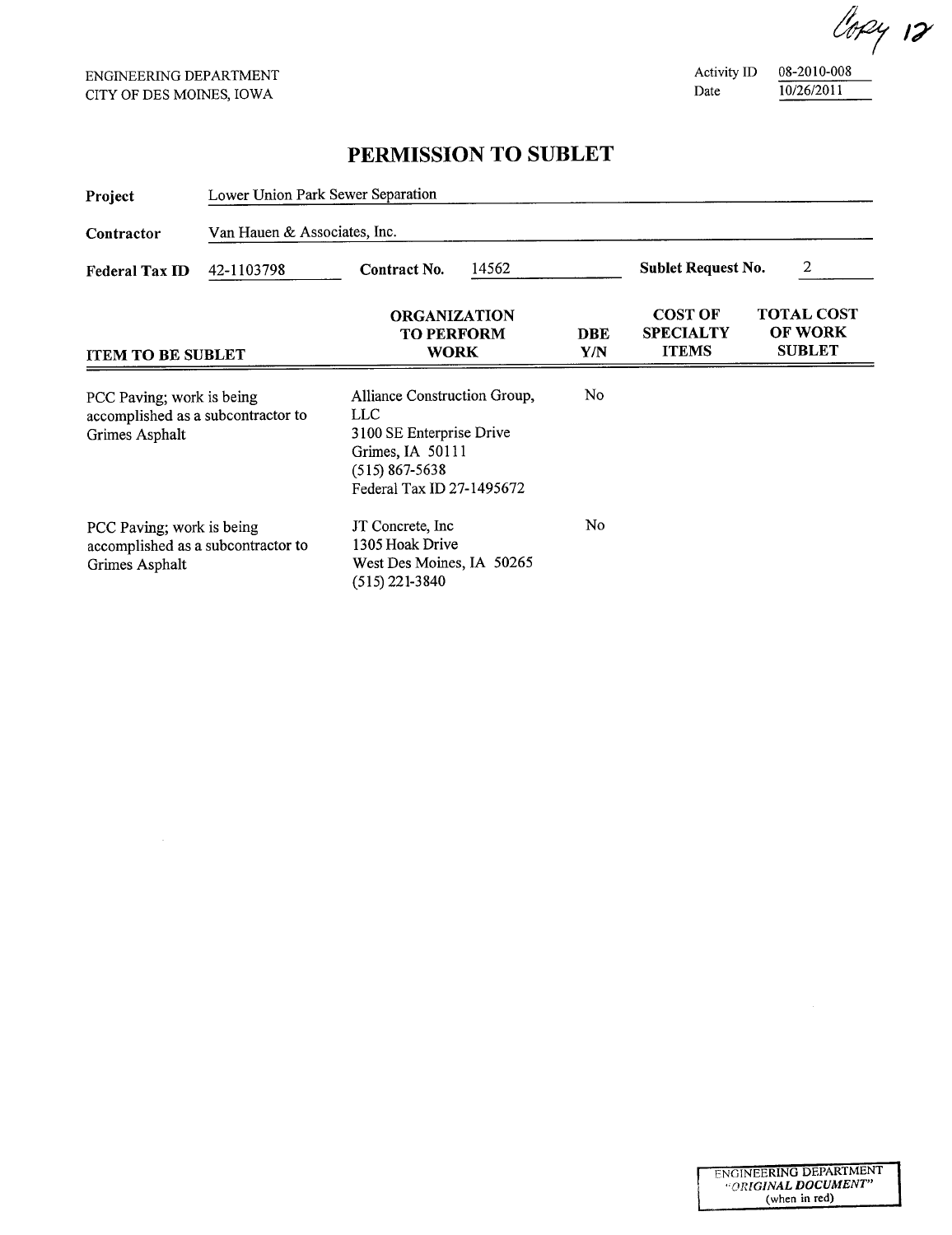|                                                  | Previous     | This    | Total          |     |
|--------------------------------------------------|--------------|---------|----------------|-----|
|                                                  | Request      | Request | To Date        |     |
| Cost of Items Sublet                             | \$425,650.00 |         | \$425,650.00   | (a) |
| Cost of Specialty Items Sublet                   |              |         |                | (b) |
| Cost of Sublet Items Less Speciality Items       | \$425,650.00 |         | \$425,650.00   | (c) |
| Contract Amount                                  |              |         | \$4,337,374.40 | (d) |
| Contract Amount Less Total Specialty Items (d-b) |              |         | \$4,337,374.40 | (e) |
| Percentage of Contract Sublet to Date (c/e)      |              |         | 9.81%          |     |
|                                                  |              |         |                |     |

The prime contractor's request for Permssion to Sublet the above items of work is approved with the understanding that the prime contractor shall be held responsible for the subcontractors' full compliance of all terms of the contract.

Attachment: Contractor's Letter Requesting Subletting

Form Routing: Project Engr. - City Engr. - Engr. Admin. - City Clerk/City Manager -Engr. Admin. - Distribution

Form Distribution Original - Project File Copy - Project Engineer Copy - Prime Contractor

Roll Call No. Date

 $\sim$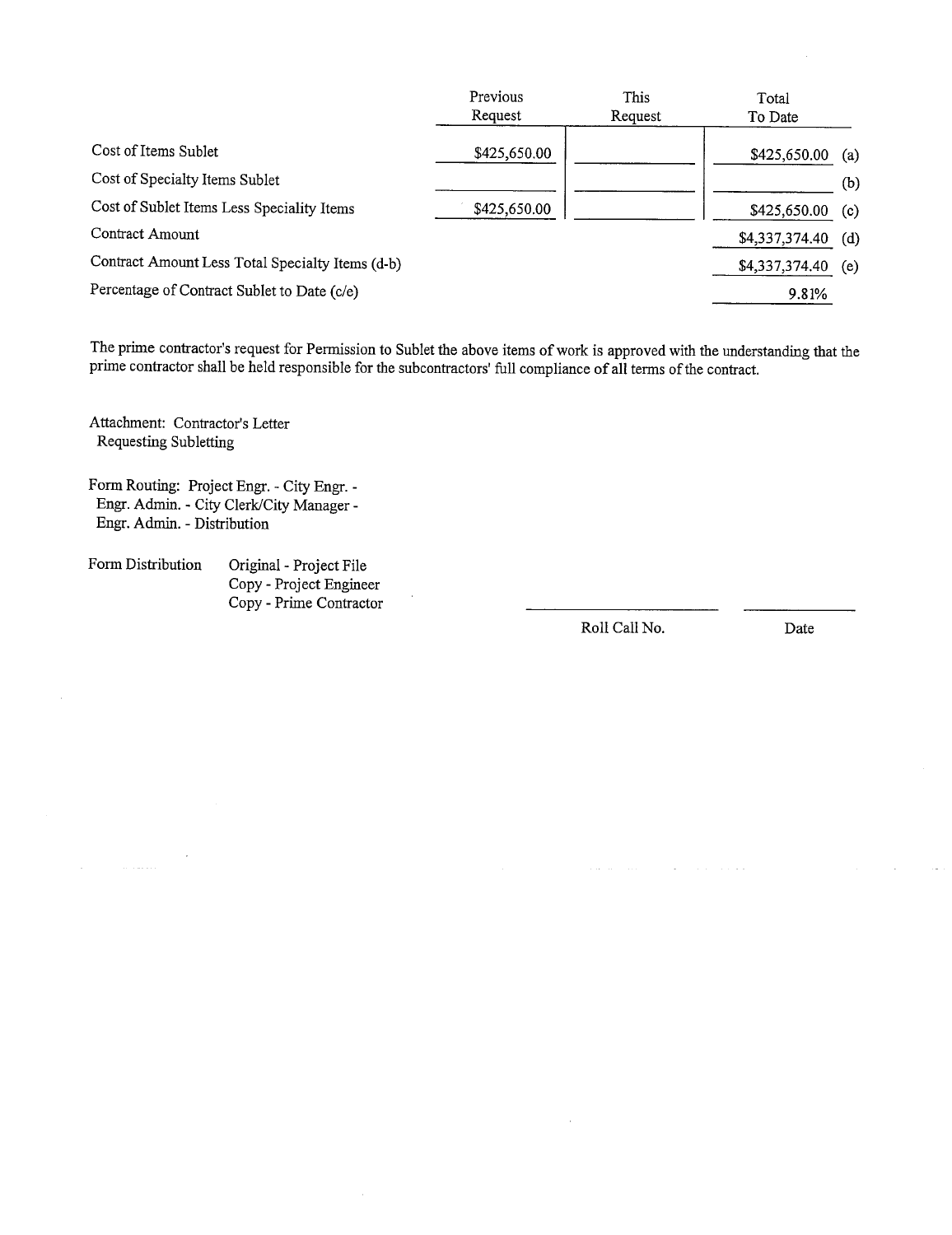129 12

#### ENGINEERING DEPARTMENT CITY OF DES MOINS, IOWA

Activity ID Date

11-2010-016 10/21/2011

### PERMISSION TO SUBLET

| Project                                                                      | Gray's Lake Shoreline Restoration     |                                                                                                                           |                                                         |                                       |                                                    |                                               |
|------------------------------------------------------------------------------|---------------------------------------|---------------------------------------------------------------------------------------------------------------------------|---------------------------------------------------------|---------------------------------------|----------------------------------------------------|-----------------------------------------------|
| Contractor                                                                   | Sunram Construction, Inc.             |                                                                                                                           |                                                         |                                       |                                                    |                                               |
| <b>Federal Tax ID</b>                                                        | 41-1728948                            | Contract No.                                                                                                              | 14652                                                   |                                       | <b>Sublet Request No.</b>                          | $\mathbf{2}$                                  |
| <b>ITEM TO BE SUBLET</b>                                                     |                                       |                                                                                                                           | <b>ORGANIZATION</b><br><b>TO PERFORM</b><br><b>WORK</b> | <b>DBE</b><br>$\mathbf{Y}/\mathbf{N}$ | <b>COST OF</b><br><b>SPECIALTY</b><br><b>ITEMS</b> | <b>TOTAL COST</b><br>OF WORK<br><b>SUBLET</b> |
| Bid item #25 - Feature Boulders, Bid<br>item #29 - Boulder Retaining Walls,- | Bid item #30 - Extended Boulder Areas | A-1 Sod & Hardscape, LLC<br>5782 NW 2nd Avenue<br>Des Moines, IA 50313<br>$(515) 280 - 5327$<br>Federal Tax ID 27-2202116 |                                                         | ${\bf No}$                            |                                                    | \$41,440.00                                   |
|                                                                              |                                       |                                                                                                                           |                                                         |                                       |                                                    |                                               |
|                                                                              |                                       |                                                                                                                           |                                                         |                                       |                                                    |                                               |
|                                                                              |                                       |                                                                                                                           |                                                         |                                       |                                                    |                                               |
|                                                                              |                                       |                                                                                                                           |                                                         |                                       |                                                    |                                               |